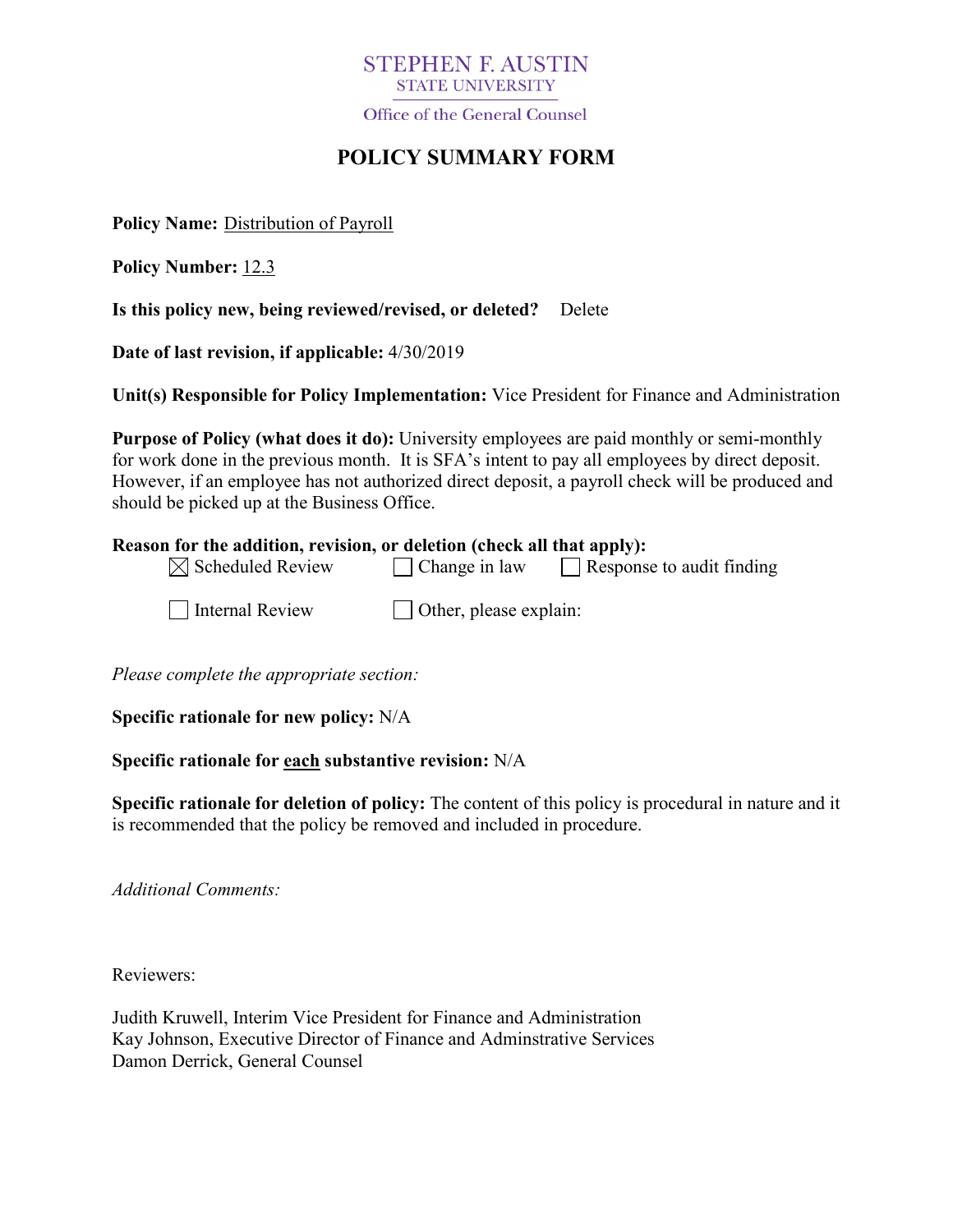## **Distribution of Payroll**

**Original Implementation:** Unpublished **Last Revision:** April *12*30, 20*22*19

### **Purpose**

This policy establishes when and how university employees will be paid.

### **General**

University employees are paid monthly or semi-monthly for work done in the previous month. It is SFA's intent to pay all employees by direct deposit. However, if an employee has not authorized direct deposit, a payroll check will be produced and should be picked up at the Business Office.

### **Payroll Schedule**

Salaried employees are paid on the first day of the month. Hourly employees are paid on the 1st and 15th of the month. If the 1st or 15th falls on a weekend or holiday, employees are paid on the first working day following the weekend or holiday.

#### **Form of Payment**

Direct deposits can be made electronically to any financial institution that accepts electronic transfers. The employee may designate more than one institution and more than one account per institution. It is the employee's responsibility to verify that their pay has been properly deposited into their account(s). Direct deposits will be inactivated after an employee terminates employment at the university and the final payroll has been issued.

If an employee has not authorized direct deposit, a payroll check will be produced. Payroll checks are released at the Business Office at 11:00 a.m. on paydays. Picture identification is required of the employee picking up his/her payroll check.

#### **Release of payroll check to another person**

An employee wishing to have his/her payroll check released to another individual must provide that individual with signed authorization. The authorization must be presented to the Business Office, along with picture identification of both the employee and the person obtaining the check.